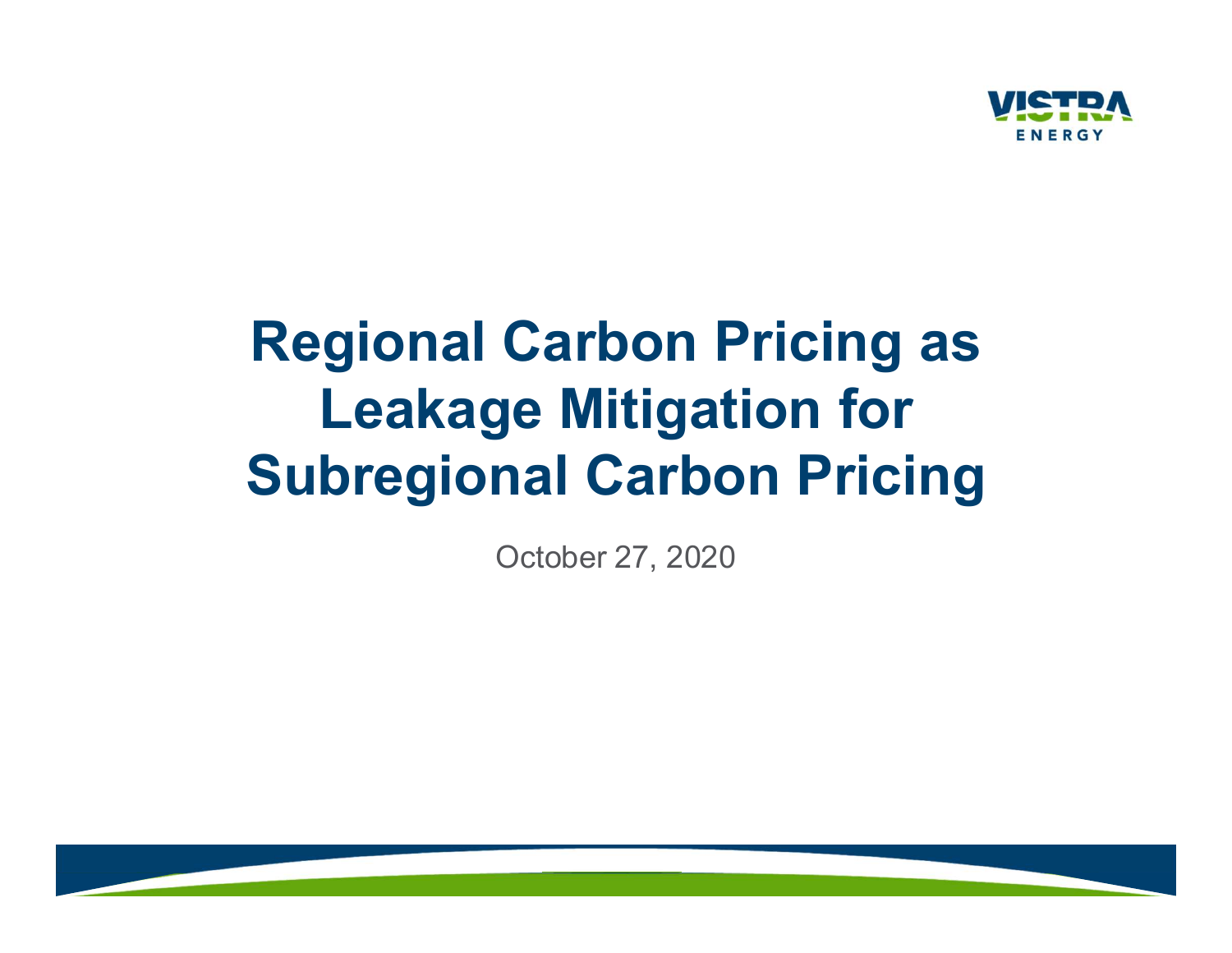## Overview of Concept



- **Overview of Concept**<br>
 We think that leakage would ideally be addressed by mimicking<br>
regional carbon pricing, rather than through subregional border<br>
adjustments. **VISTRA**<br>
We think that leakage would ideally be addressed by mimicking<br>
regional carbon pricing, rather than through subregional border<br>
adjustments.<br>
- To do so, all generators would have an emission-based adjustments.
- VETP<br>Ve think that leakage would ideally be addressed by mimicking<br>egional carbon pricing, rather than through subregional border<br>djustments.<br>— To do so, all generators would have an emission-based<br>compliance cost; if they compliance cost; if they don't actually face the cost then the design isn't incentive-compatible (resources will just adjust their offers to get around it). • We think that leakage would ideally be addressed by mimicking<br>regional carbon pricing, rather than through subregional border<br>adjustments.<br>– To do so, all generators would have an emission-based<br>compliance cost; if they Ve think that leakage would ideally be addressed by mimicking<br>egional carbon pricing, rather than through subregional border<br>dijustments.<br>- To do so, all generators would have an emission-based<br>compliance cost; if they don
	- This results in a pool of Non-RGGI generator compliance payments.
- - - Increased energy market costs, and
		- Decreased ZEC payments. Nuclear revenues will increase under this structure, so ZEC payments should decrease.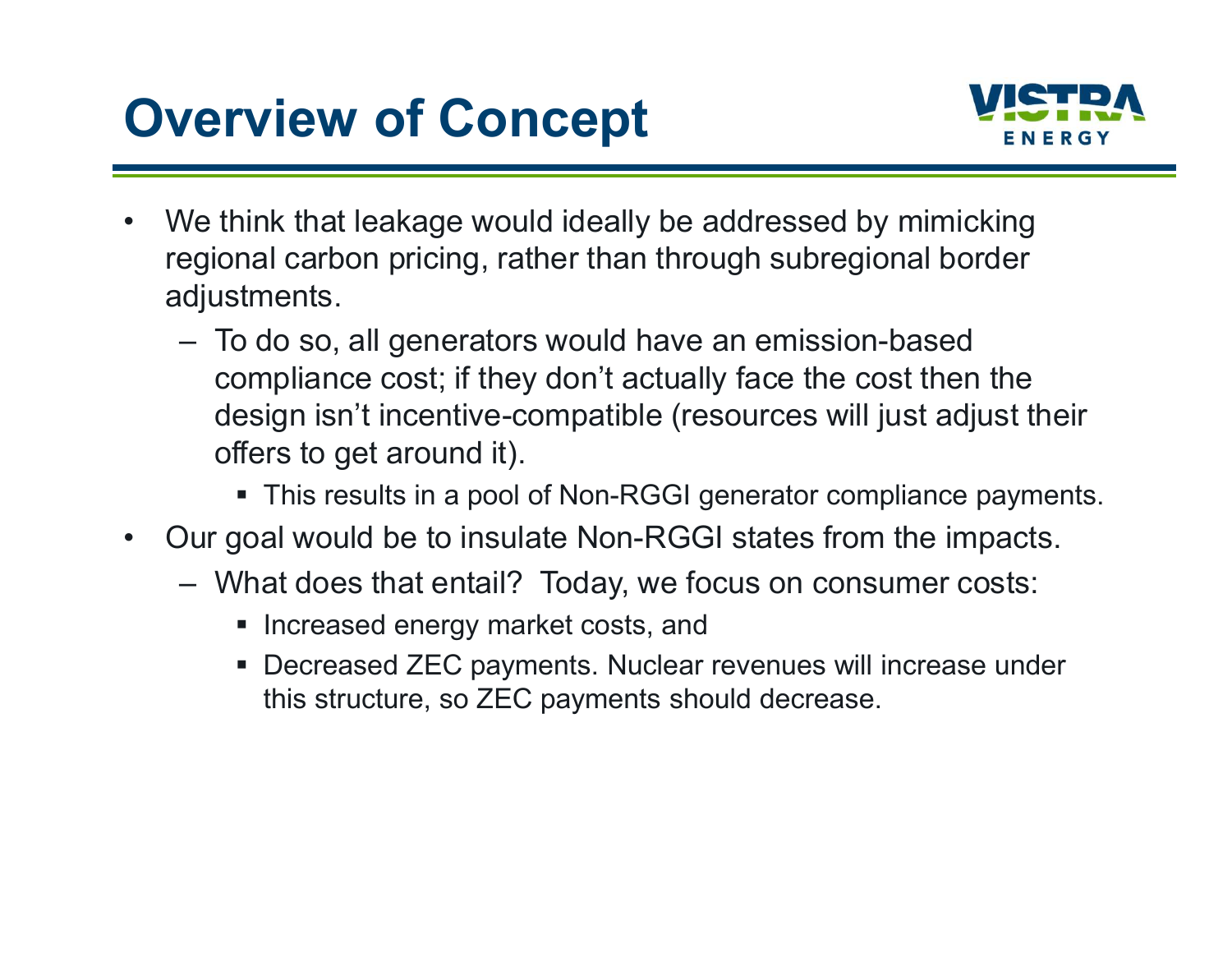

# Subregional vs Bunder Alline Contract Contract Contract Contract Contract Contract Contract Contract Contract Contract Contract Contract Contract Contract Contract Contract Contract Contract Contract Contract Contract Cont Regional Carbon Pricing Subregional vs<br>
Regional<br>
Carbon Pricing<br>
Leakage impedes<br>
subregional carbon<br>
pricing from achieving<br>
meaningful emissions **Subregional vs<br>
Regional<br>
Carbon Pricing<br>
• Leakage impedes<br>
• subregional carbon<br>
pricing from achieving<br>
meaningful emissions<br>
reductions.<br>
• Regional carbon pricing<br>
would achieve<br>
significant emissions<br>
reductions at**

- subregional carbon<br>pricing from achieving meaningful emissions meaning reductions.
- would achieve significant emissions reductions at the same so carbon price.

\*All modeling results in this presentation are preliminary findings based on analysis conducted by PA Consulting.

PJM Annual Emissions (2021, million tons)

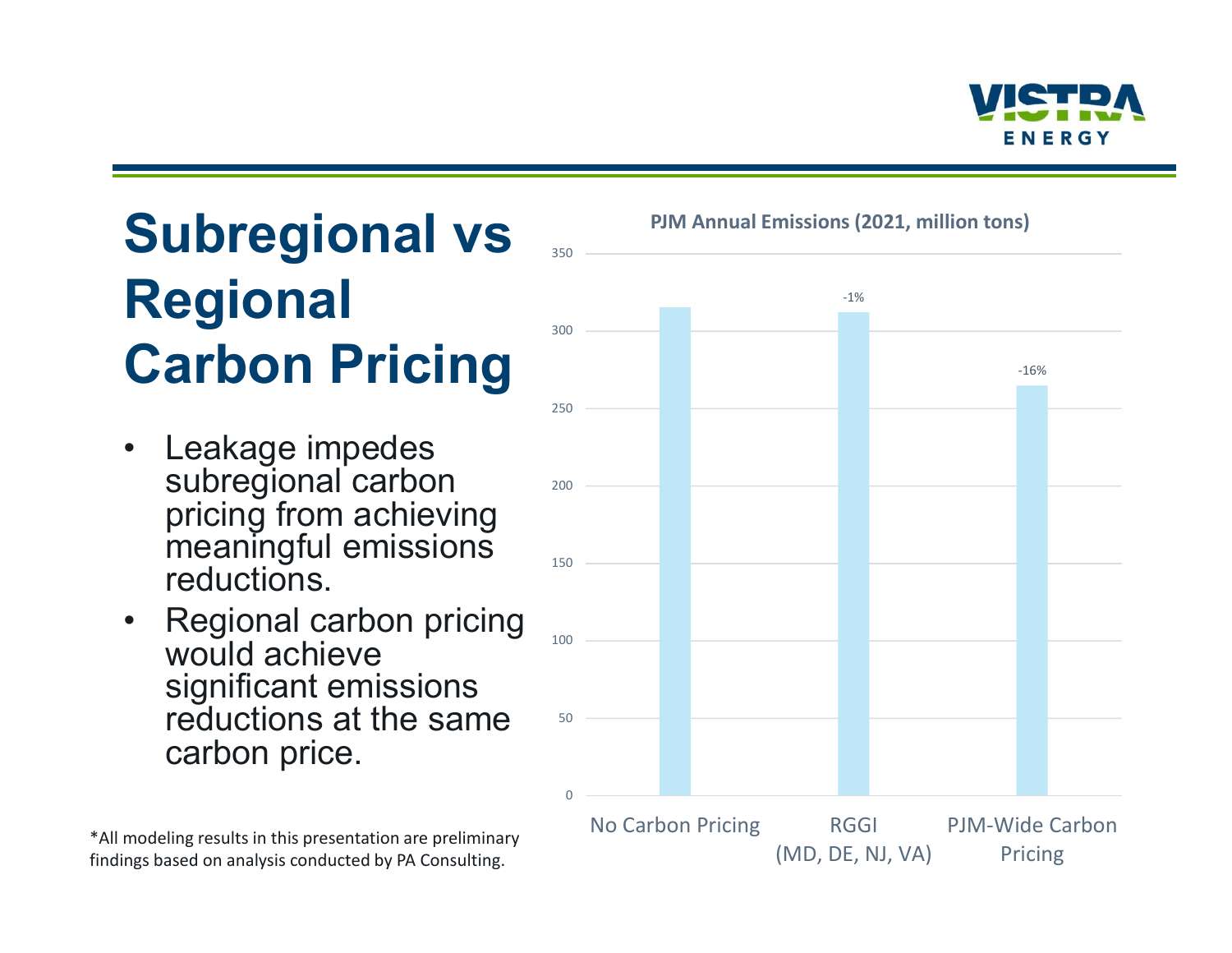## How Do We Get There?



- **How Do We Get There<br>• Regional Carbon<br>Pricing would raise<br>LMPs, including for** Pricing would raise LMPs, including for customers in states that haven't chosen to do carbon pricing. • Regional Carbon<br>
Pricing would raise<br>
LMPs, including for<br>
customers in states that<br>
haven't chosen to do<br>
carbon pricing.<br>
• Does Regional<br>
Carbon Pricing create<br>
value elsewhere that
- Carbon Pricing create value elsewhere that could cover these costs?

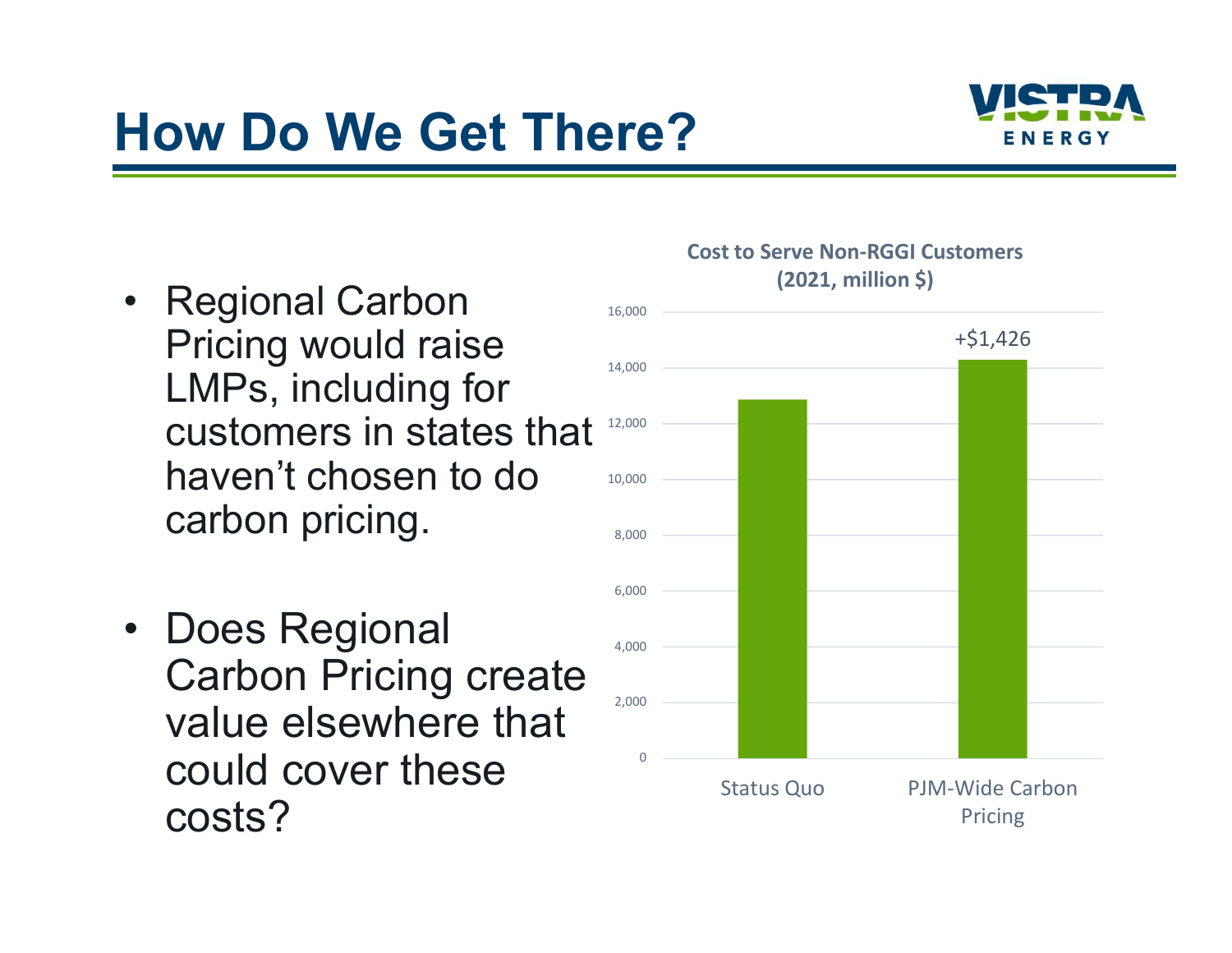# Could this be Self Funding? **Could this be Self Furner**<br>• Non-RGGI states would<br>accumulate their own pool of<br>compliance revenues.



- accumulate their own pool of compliance revenues.
- **Could this be Self Fun**<br>• Non-RGGI states would<br>accumulate their own pool of<br>compliance revenues.<br>• Regional Carbon Pricing would<br>shift some generation back to<br>RGGI states, and thus increase<br>RGGI allowance revenues. shift some generation back to RGGI states, and thus increase RGGI allowance revenues. **Could this be Self Funchion**<br>
• Non-RGGI states would<br>
accumulate their own pool of<br>
compliance revenues.<br>
• Regional Carbon Pricing would<br>
shift some generation back to<br>
RGGI states, and thus increase<br>
RGGI allowance rev
- ZECs in both RGGI (NJ) and s200 Non-RGGI states (OH, IL) would see increased competitive market revenue, and thus states could decrease ZEC payments.



Costs to Non-RGGI Customers